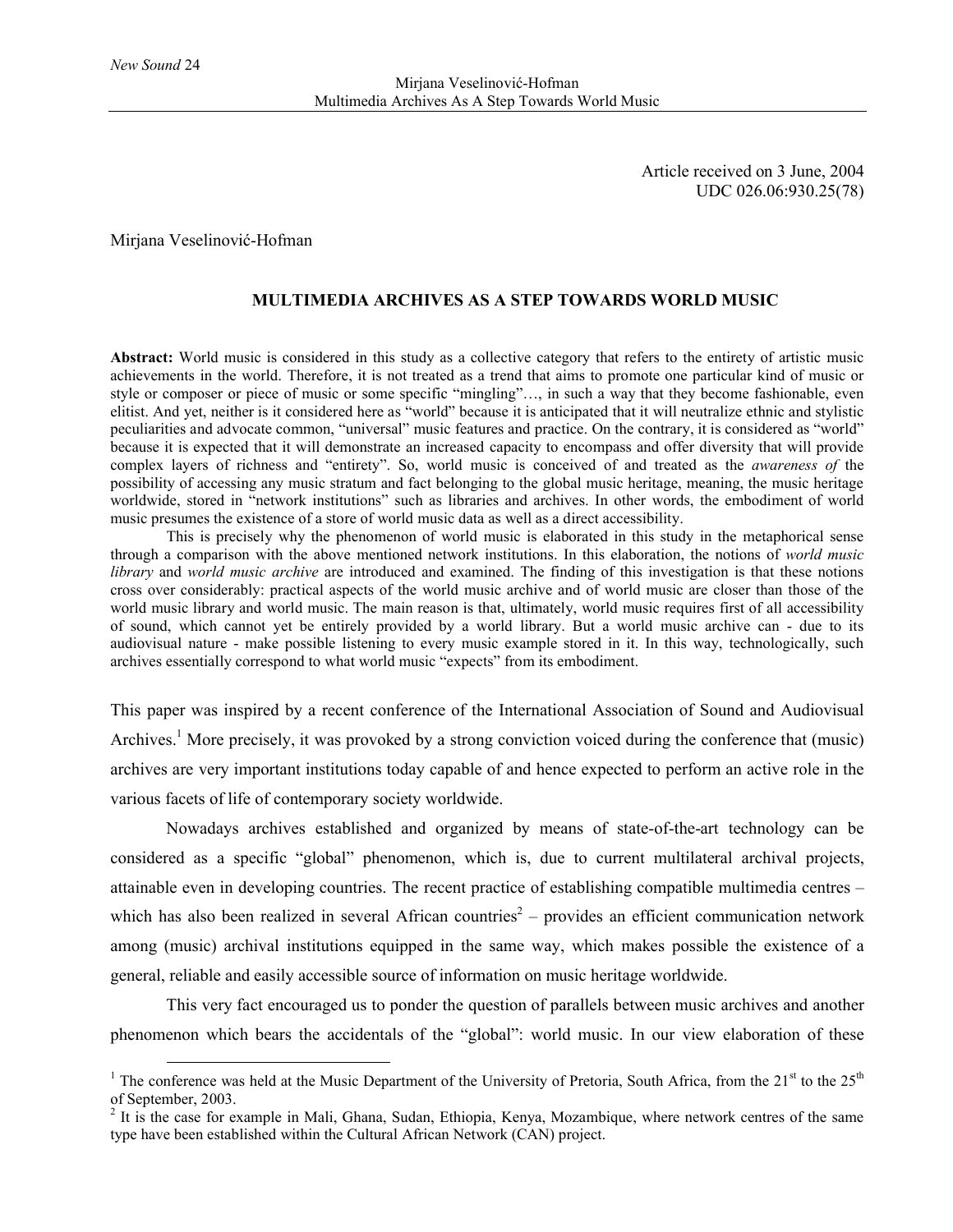parallels is important, because it may help to mitigate a current spreading fear of losing particular national identities concomitant with growing globalization. And this is precisely why it would seem more urgent to speak about the nature of the global rather than of the local, regarding assumed parallels between music archives and world music.

Let us start with the fact that both phenomena rely on abundant layers of the particular. So, world music, generally speaking, is a collective category that refers to the entirety of artistic music achievements in the world. As such, it still exists more as a concept than a reality, for its definite and specific materialization is not easy to accomplish: this materialization would firstly presume the existence of a store of world music data as well as straightforward accessibility.

But, as we know, libraries are the usual places where notated and recorded music is preserved together with all genres of published writings about music and everything directly or indirectly referring to it: biographical, historical, theoretical, analytical, aesthetic, philosophical and other issues. Therefore, libraries, and in particular music libraries, make music and its literature available to users. Of course, some libraries are bigger and have richer collections than others, which means that besides an obligatory historical music holding (for example, a choice of Palestrina's motets, the main works of J. S. Bach, Beethoven's symphonies or Stravinsky's *The Rite of Spring,* and the like), in practice libraries do not offer exactly the same card catalogue to users. And this is not only because the basic collection has material that necessarily varies from library to library - mostly due to limited space - but also because libraries tend to store music and writings of authors belonging to the geographic region of the libraries' professional jurisdiction, as well.<sup>3</sup> By accumulating and storing material of national interest, music libraries provide the source and the foundation for a future world music library.

What needs to be done to achieve it is to provide all existing music libraries with compatible equipment and software appropriate for searching through every single library collection from any library in the world, so that they can easily communicate among themselves.

In this way, the holdings of every properly equipped and organized music library becomes a living part of a general music legacy considered here as world music. And through this, every music library becomes a constructive segment of a world library. In other words, the global character of a world library springs from the local characteristics of its constituents, but can come into being exclusively on the basis of an appropriate communication network spread and activated among music libraries worldwide. Such a system has already been instituted in bigger library centres, so that their holdings can be reached from any personal computer. And yet, in order to operate the system fully, it would be necessary to introduce every

<sup>&</sup>lt;sup>3</sup> We do not neglect the fact that there are different types of libraries, among which are also those of specifically international or national character. However, as national libraries also preserve "international" material, and internationally aimed libraries also contain a "national" collection, we talk here about them in general. Thereby, we also have in mind that music libraries mostly accumulate both kinds of material with the same interest and attention.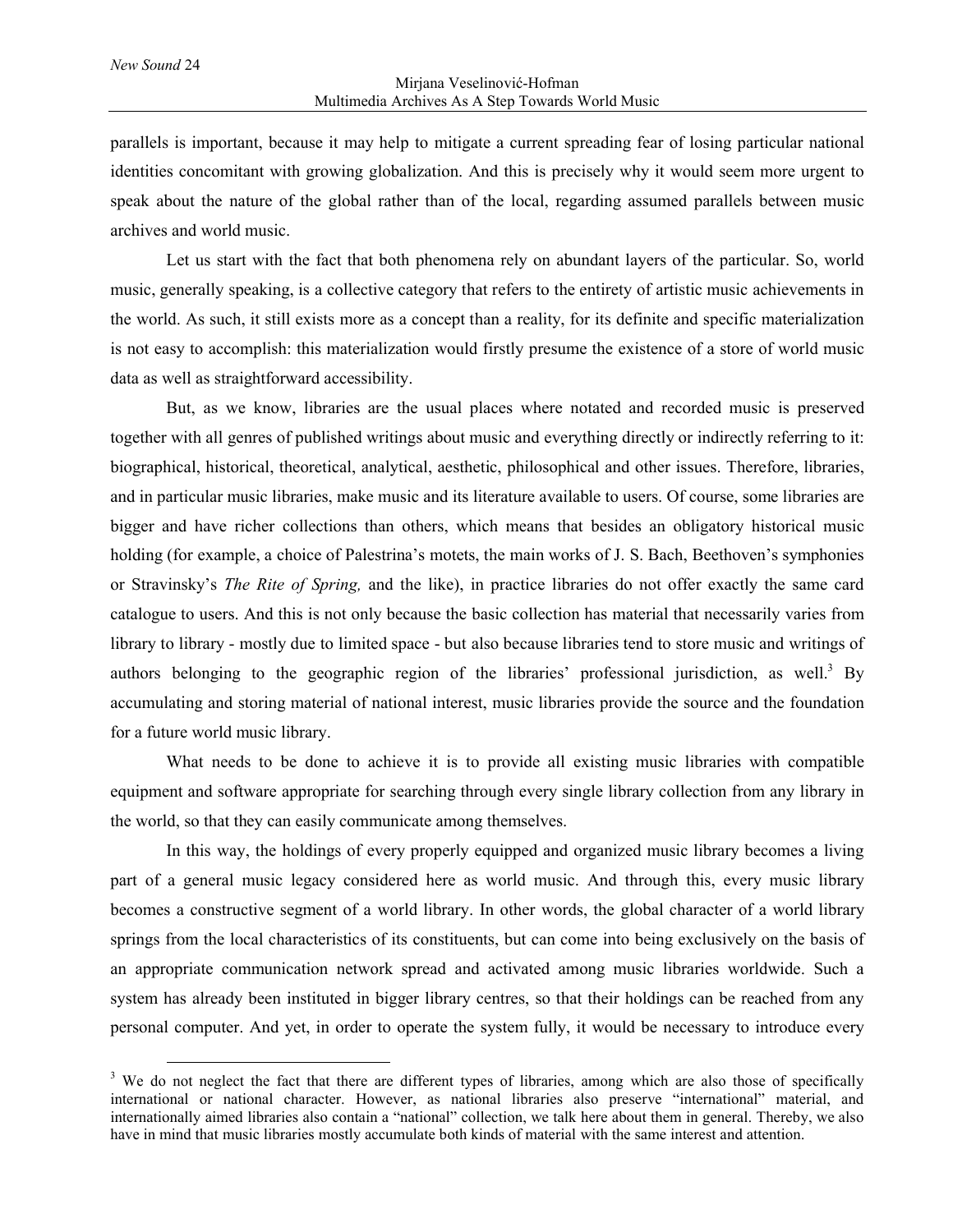single music library into this network. Only then could we speak of the real existence of a world library and of world music as its content.

However, even then, certain questions would inevitably arise, firstly, the question of how real this existence actually is and how global is its coverage.

To answer it we would start with the claim that neither the reality of existence nor globality can be considered as absolute categories. For if we speak about the real existence of a world library and, consequently, of world music, we must bear in mind that its reality is in fact virtual, and its globality is finally a matter of selection.

The virtual reality of a world music library relies on the technical procedure of connecting users to certain technical systems by means of which users can extend their physical abilities and limits in the sense that they can "travel" extremely fast, almost instantly materializing their electronic presence within a desired library. They can quickly "enter" a library no matter how far away it is. This means that users are able to search through catalogues of distant libraries while having the illusion of being physically there. However, the users' electronic navigation in itself is no less real than if their search was through traditionally organized library catalogues: that is, because of the network connections, a user can receive the information in written form. The "only" difference is that the information sought is not in the form of usual library cards but appears on the computer screen. However, even as such, the downloaded information can be printed anytime, on paper as well as on cards, which then simulates the reality of a conventional library catalogue. Thereby, certain tangibility would inevitably be reached, but at the same time, precisely because of this, the mentioned illusion would be reinforced.

That is why a traditional search through library catalogues can also be conceived of as a kind of "virtual reality". We would claim that, to a certain degree, the virtual reality of electronically organized library catalogues corresponds to the reality of the traditional library setting. The reality of network "bodies" and the reality of tangible "bodies" are sometimes very close to each other.

The *contents* offered by both realities are, however, fragmentary.

On the one hand, the collection of any conventionally established library necessarily represents only a specific selection. It is determined by the availability of the desired materials whose purchases are regularly planned ahead within the library's annual projects, and additionally suggested by users. A library collection also depends on the gifts that it may receive in the form of various publications, which is mostly unpredictable. Finally, acquisitions are restricted because of the dimensions of the library premises, almost decisively depending on the size of the library's storage space.

So, as library collections are in fact selective, so too are their common collections. This means that a world music library can hardly merit its "world" qualification in the absolute sense: for, no matter how huge the world music legacy stored in a world music library, it is only a relative category.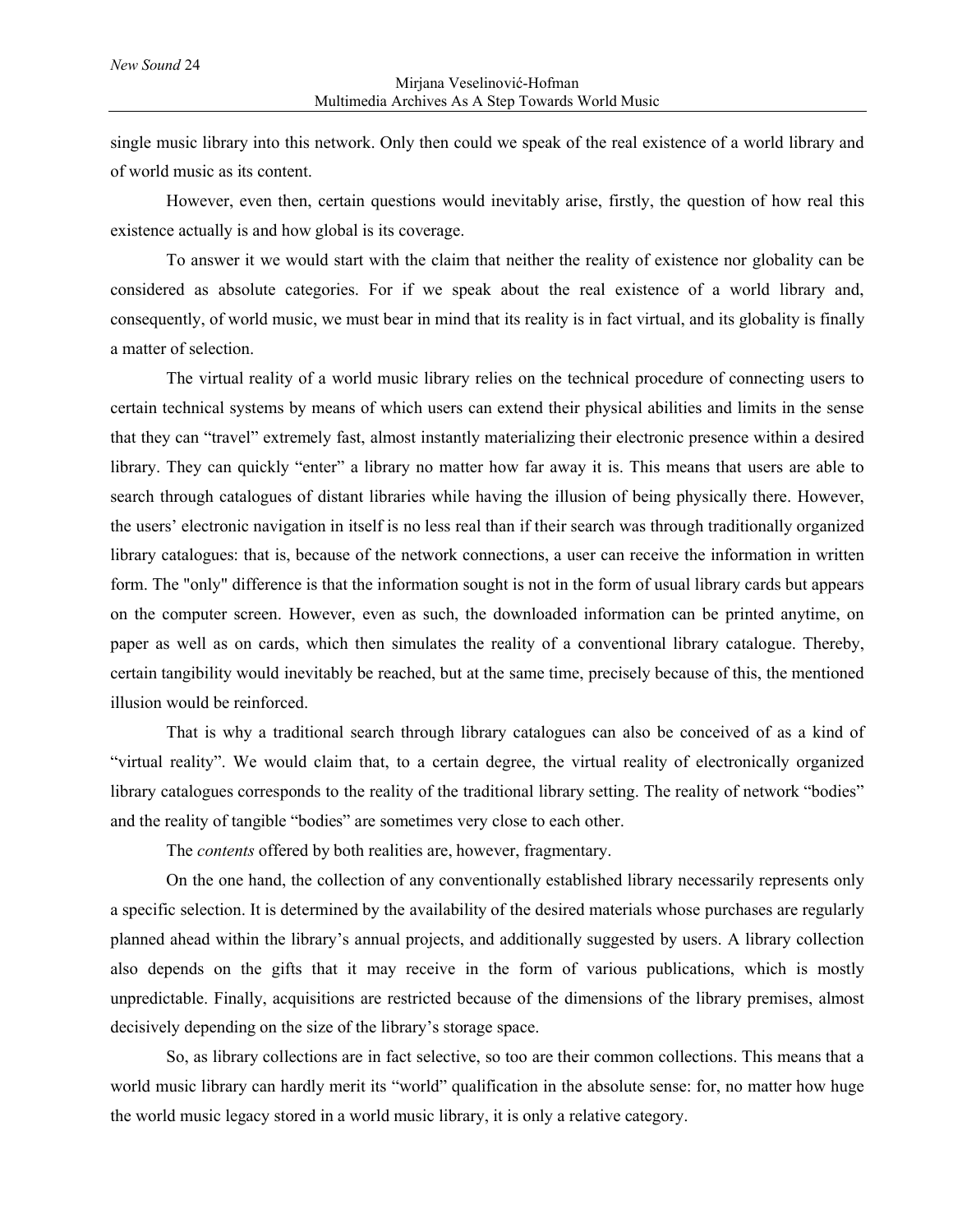#### Mirjana Veselinović-Hofman Multimedia Archives As A Step Towards World Music

On the other hand, we cannot deny that the qualification "world" in both formulations, "world library" and "world music", or, let us say, the qualification "global" in "global library" and "global music" *are* grounded to a certain degree. This ensues from an attainable wealth of current knowledge about music from the whole world, knowledge which is actually based on information that is globally accessible by means of the network. Hence, we would say that the adjectives "global" and "world" in the given formulations always indicate the current range of the general. More precisely, that which *in practice* acts as general does not remain unchanged, "locked", but is open to any new material, information or data: with every library which becomes a participant in an electronic communications system, this *general* becomes "more general", and the global "more global".

An important conclusion which can be drawn from this fact is that the notions of global and world, that otherwise do bear "absolute" conceptual status and meaning, exist in real life as relative categories, because only at the conceptual level can these notions "perform" the entirety of their content. Therefore, we would say that a *global/world* music library and *global/world* music operate as specific "work in progress".

Regarding this issue, music libraries share the same problems with other related institutions, in particular with music archives. But while libraries collect primarily edited material - printed and recorded – music archives collect original documents (files, letters, lists, photos, writings, sketches, analysis, tapes...) regarding everything which refers predominantly to regionally emphasized music life.<sup>4</sup> Within this framework of the regional, special attention is given to the preservation of the ethnomusic heritage: *of folklore melodies,* directly recorded while being performed vocally, instrumentally or vocal-instrumentally by native local music makers; *of folk dances* and *peasant costumes,* that are recorded either in the form of drawings, schemes, descriptions, photos, film or video tapes; *of indigenous instruments,* that are kept as parts of special collections, of which documentation exists as well in photos, in the performers' own verbal descriptions of the procedure of making and the way of playing them, which is preserved on sound- or film tape, etc., etc. More recently data are also being stored on the computer, which is the initial step towards a technologically new status of music archives.

So, in a way that is analogous to the function of a music library, every particular music archive provides material for a general collection too. Here it is about a world *archival* music collection which, as in the case of a *world music* collection, can become reality only in the virtual sense, that is, on the basis of a network system. Through this, global archival wealth - which is global in the same sense as is the artistic music heritage stored in a world library – becomes also a specific part of world music heritage: it enters this heritage, enriching it with its own content, which includes a vast field of indigenous music traditions and practices.

<sup>&</sup>lt;sup>4</sup> We do not forget that music libraries in fact contain manuscript departments, but still, the foremost task of libraries is not to deal with original, unprinted documents.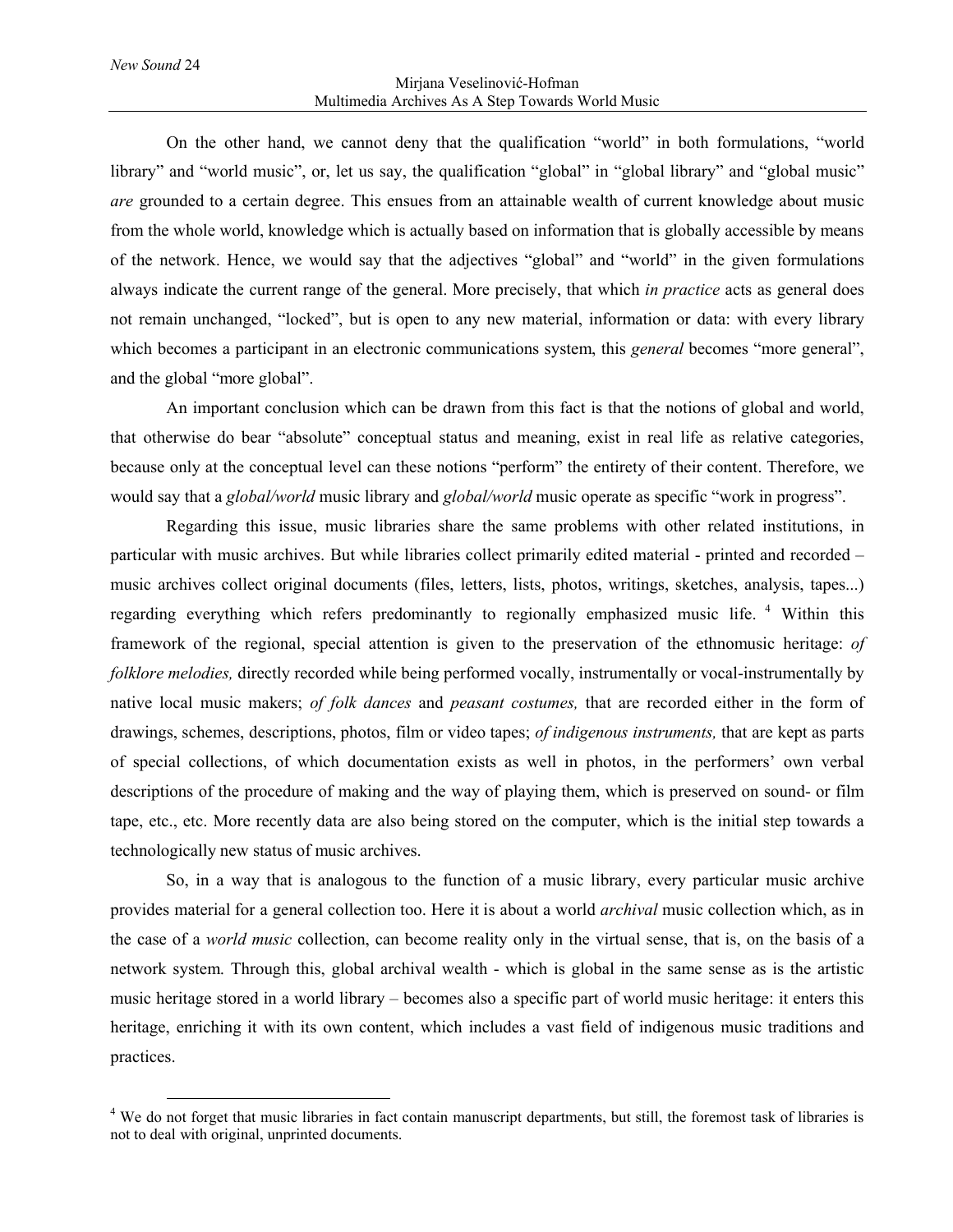### Mirjana Veselinović-Hofman Multimedia Archives As A Step Towards World Music

By means of specific technological settings, music archives become accessible to a much wider public than through traditional, technologically obsolete systems. When functioning exclusively through traditional systems, archives are not the most inviting places. They are usually visited by a rather narrow circle of users, predominantly by people carrying out particular (scientific) research, or people who are just interested in searching for information mostly regarding their private matters. Anyway, they cannot borrow documents from a conventionally ordered archive, because the nature of the documents does not allow that. However, thanks to new technology, even this circumstance has been overcome to a certain degree.

A system that provides such accessibility is based on the multimedia logic and organization of music archives and involves the coordination of different digital databases where material is prepared, that is, collected, classified, conserved and preserved in all its aspects separately: sound, verbal, visual, and kinetic. The databases can be coordinated in various ways, depending on the particular subject, and is in itself a matter of creation.

For example, if a user requires information on the instrumental practice within a specific ethnic region, an interface connection can lead the user from the geographical and historical data of the region, which are presented visually as well as kinetically; to information about instruments played in the region – which can include photos, sound examples, verbal/oral explanations, directly filmed materials; to biographical particulars about indigenous instrument makers, also music makers, and live interviews with them; to the presentation of the findings of those melographers and ethnomusicologists who have dealt with the instrumental music of the region and examined it (e. g. their supply of live music material collected directly from authentic sources, articulated both in the form of sound and notation, can be completely accessible to a user as well as the ethnomusicologists' analysis of the material, their various writings on it, etc., etc.).

A database project as the foundation for multimedia archival settings is of crucial importance for at least two reasons. Firstly, it brings archival stores "to life" not only through the coordination of corresponding music archive databases worldwide, but also through the provision of an efficient communication interface among all institutions equipped with the same system. In such a way, the local, ethnic, let us say even national character of stored material remains reliably preserved and essentially undamaged by the easy accessibility provided by the very same communication system that stores the material. We would even say that the system protects its own store from itself. This is so because the easy accessibility can also result in the undesirable, mechanical use of the stored collections, including mixing of music facts taken from most various and distant traditions.

However, even when the combining is done for creative reasons and motives, in a thoughtful artistic way, the local music features of the applied materials are in serious crisis. Due to such use – in current artistic methodology known as postmodern – the chosen contents inevitably enter a kind of ethnic (and not only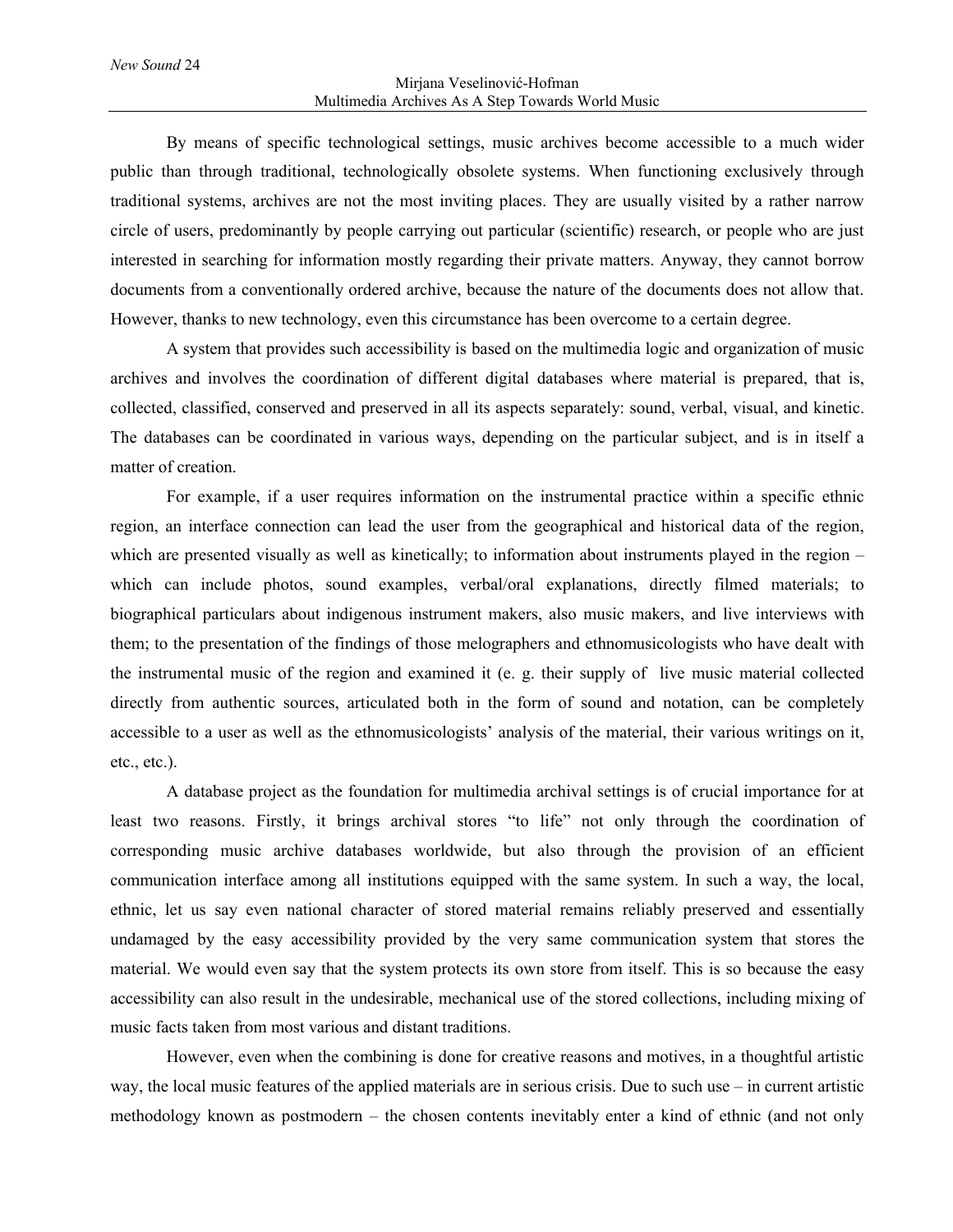## Mirjana Veselinović-Hofman Multimedia Archives As A Step Towards World Music

ethnic) compromise. We cannot deny that the ethnicity of the material is in danger of gradually disappearing in these circumstances, for the idea of this methodology is not to emphasize but to mingle ethnic specificities in order to build a new "local/global" quality. But, at the same time, since these music data applied in a new music context already exist as digitally recorded and are also ethnically systematized in a multimedia form, hence are "alive", they can hardly lose their national identity. Actually, the multimedia form of storing folklore contents and the interface archival network through which this material becomes available, are nowadays the most secure way of preserving and "advocating" the peculiarities of one's indigenous music.

Secondly, multimedia archiving with its "skill sharing" becomes not only an important issue of the living memory of a society and of its past, but also of its present and indirectly its future. This kind of archiving warns of the fact that memory is not "just memory" considered as a petrified source, but as a construct too. This means that memory relies first of all on *how* things are memorized, and how these memorized things are considered. If this is done in a way which presents and treats the stored material as "alive", in context, as part of the endeavours of civilization, with the consciousness that "today is always the past", multimedia archiving can contribute decisively to the many facets of everyday life of a society, becoming an important indicator of its development.

So, music archives can function as a crucial means of dissemination of the knowledge they store.<sup>5</sup> They provide schools, universities, radio and TV programmes, publishing houses, concert agencies, and other relevant institutions with contents which can be applied to particular purposes: educational, scientific, cultural, even political. For example, due to interface technology, school children can be informed in a direct and compelling manner about, let us say, the richness of the folklore music of their own country first of all; students, especially those who study ethnomusicology, as well as scientists from the same branch have the opportunity to experience and elaborate the folklore virtual reality of an unlimited ethnic range, even to introduce their own achievements (direct recordings "from the soil", various findings, writings…) into a direct world archival communication; radio and TV stations can considerably enrich and expand their documentaries; publishing houses can easily reach authentic music contents for the production of CDs, books or magazines; concert agencies, museums, etc., can broaden their activities with various ethnically defined events and contents. Moreover, multimedia archival communication may even serve as a source of court evidence.<sup>6</sup>

<sup>&</sup>lt;sup>5</sup> This is the point where complex questions of authorship, intellectual property and rights arise. Let us mention that a particular session at the IASA conference dealt with these issues, which are not elaborated here.

 $6$  It is interesting that one whole session of the IASA conference was dedicated to "The Role of Audiovisual Archives in the Process of Reconciliation". A striking issue of this session was the activity of the International Criminal Tribunal for Rwanda, whose investigations have taken into consideration various audiovisual recordings and collections. (Cf. Martha Henck, "The Audiovisual Collections of the International Criminal Tribunal for Rwanda: Reconciliation and Reconstruction", man.) The Australian Oral History Project, "Bringing Them Home", also crucially relies on audiovisual recordings, first of all interviews with people who were directly affected by the former government policy which forced separation of Aboriginal and Torres Strait Islander children from their parents and families, to grow up in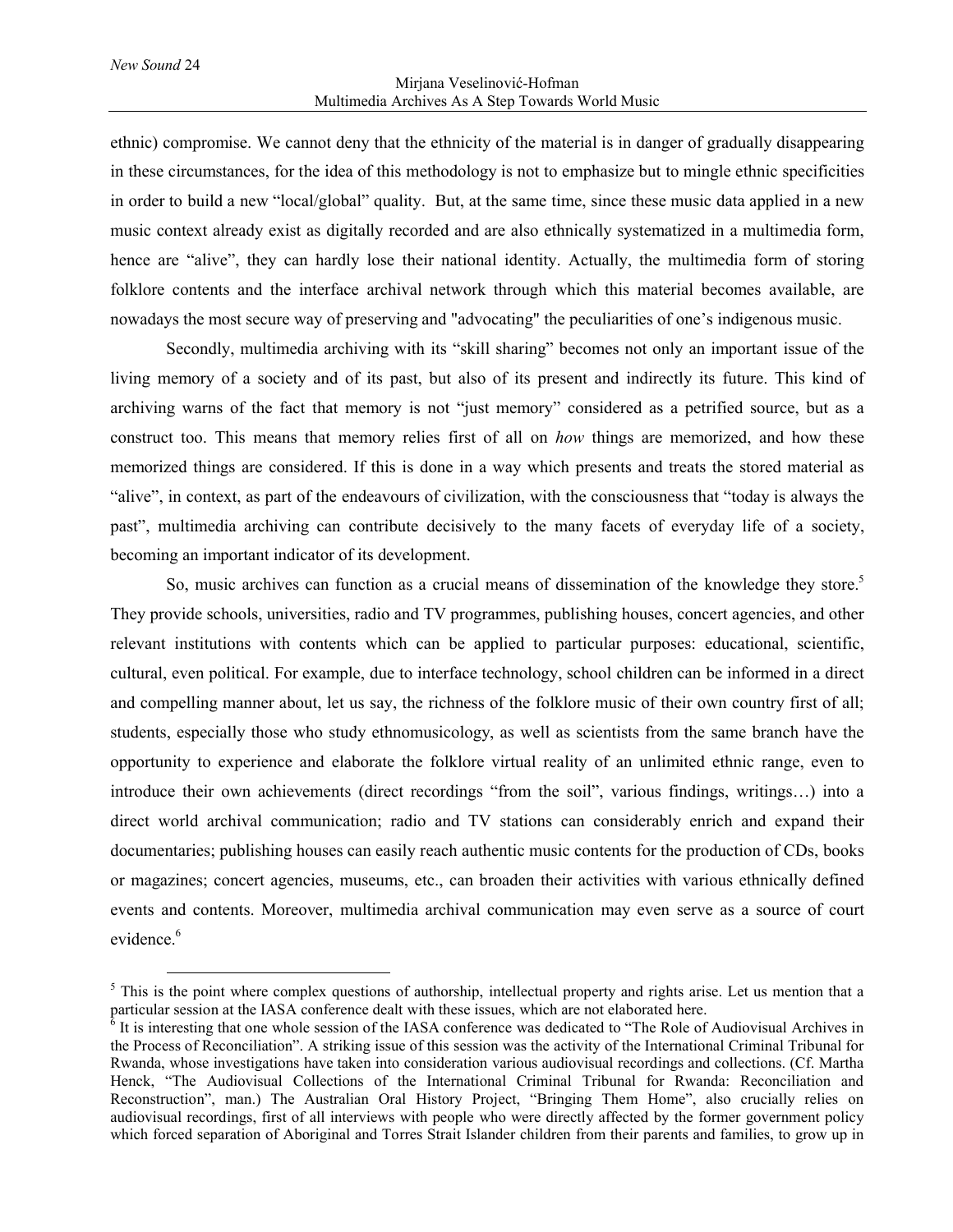$\overline{a}$ 

### Mirjana Veselinović-Hofman Multimedia Archives As A Step Towards World Music

Indirectly regarding this, let us just mention that if the Archive of the Faculty of Music in Belgrade, for example, were to be given the necessary financial support to digitalize its holdings, it would be able to play an important role in providing the relevant institutions throughout the world with audiovisual evidence of the richness of indigenous Serbian music and ancient cultural monuments in, let us say, the Kosovo region. Then, the Faculty's exceptionally rich music archive would at all times be able to show evidence of the fact that all indigenous artistic practice which has been suppressed in this region, and all those cultural monuments barbarically destroyed for purely political reasons, once really existed. And presumably, the Archive could testify authoritatively in particular to the history of the existence of Serbian music culture in Kosovo. Without the interface connections, however, the archival holdings remain inaccessible and socially inefficient for the present and hence for the future too.

With this we do not claim that the archives which until now have not been fortunate enough to receive funding to adopt the new technology, do not fulfil their basic role of preserving and transferring their treasure for generations to come. They do this even through obsolete technical procedures because their very essential function is, fortunately, not decisively dependent on technological conditions. The problem is that this very basic, nowadays already "petrified" function, is no longer sufficient. If an archive really intends for its holding to become a vital part of archival virtual reality, it has to be appropriately equipped for quick and easy communication with institutions of the same kind, as well as with those for which its collections may be of interest and importance. Stores of archival knowledge have to become as accessible and efficient as possible.

In other words, the direct network distribution of archival documents necessarily leads to an exchange of knowledge among people, hence towards a more profound understanding among them, and an expansion of their experiences and partnerships.

Indeed, in this sense, multimedia music archives are an undeniable "world" phenomenon. To emphasize *this*, we use the formulation "world music archive". As we have already mentioned, the adjective "world" is used in the sense of the *currently global,* as it is in the formulation "world music library". To put it another way: when referring to an institution, the qualification "world" implies the globality, which originates from its communication network organization and system of functioning. As for the "world" character of the content of this communication, "world" refers both to information on artistic music heritage stored in a world music library and to original documents regarding predominantly indigenous music stored in a multimedia way in a world music archive.

However, we would say that these notions can cross over considerably: the practical aspects of a multimedia archive and of world music are closer than those of a world library and of world music. The main

conditions of modern civilization! (Cf. Kevin Bradley, "Bringing Them Home", man.) Multimedia archival documentation can also be of importance for the new International Criminal Court in The Hague.